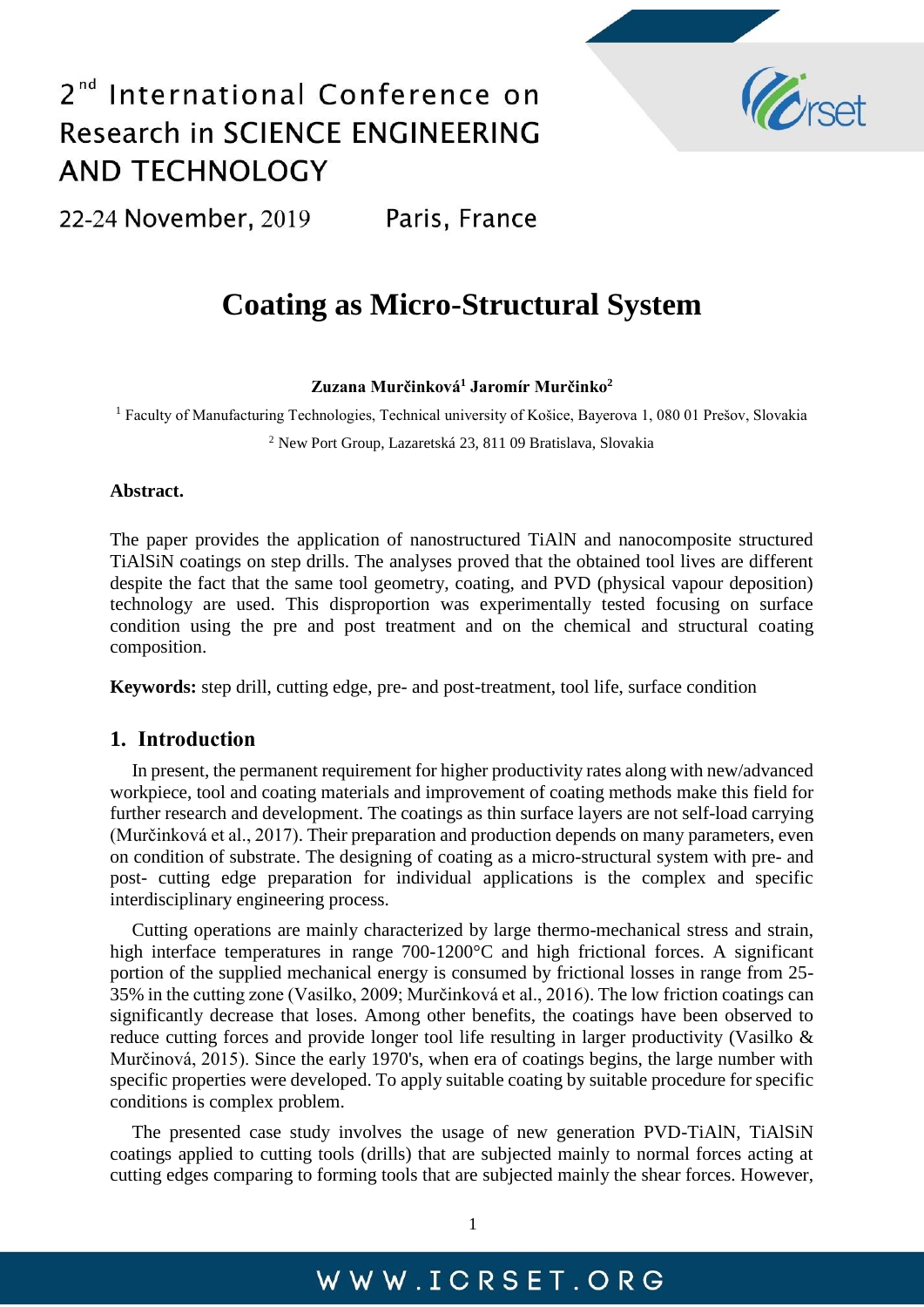

22-24 November, 2019 Paris, France

the obtained tool lives can be different using the same geometry, coating and PVD procedure. This disproportion was experimentally tested.

### **2. Description of case study**

#### **2.1 Nanostructured coating TiAlN and surface condision**

 Fig. 1 shows the macroscopic geometry of tested sintered carbide step drill with double coolant holes. A new alternative to original AlCrN was goal to find, regarding the facts:

- to prolong tool life,
- coating containing the chromium is difficult to de-coated from tools by chemical way.

 when the de-coating is made, the de-coated waste is harmful for environment and need the special handling.

*Figure 1: Macro-geometry of step drill*

The selection of coating was influenced by machined material, hole depth, drill dimensions, "depth" of twisted surface for chip flow. The chosen coating for testing was TiAlN. Applying the TiAlN coating, the number of drilled components differs more than 300% comparing the coating procedure by producer B and C, Table 1. There is experience that the coatings quality from individual coating producers should not differ more than 20%. So, the individual steps of coating procedure were tested in detail.

*Table 1 Comparison*

| Producer | Nanostructured coating | Number of drilled components |
|----------|------------------------|------------------------------|
|          | AlCrN                  | 1200-1500                    |
|          | <b>TiAIN</b>           | 700-900                      |
|          | <b>TiAlN</b>           | 2000-2400                    |

The parameters as placing of drill in tool holder table and holder cleanness in coating machine were considered the same for every coating batch. However, the double axis rotation of drill during deposition in coating machine used by producer C caused the larger coating thickness 3,5- 4 μm, comparing to triple axis rotation with  $2.5 - 3$  μm. Moreover, we focused on comparison of pre- and post-treatment of cutting edges and surfaces. In generally, the cutting edge/surface preparation operations are following: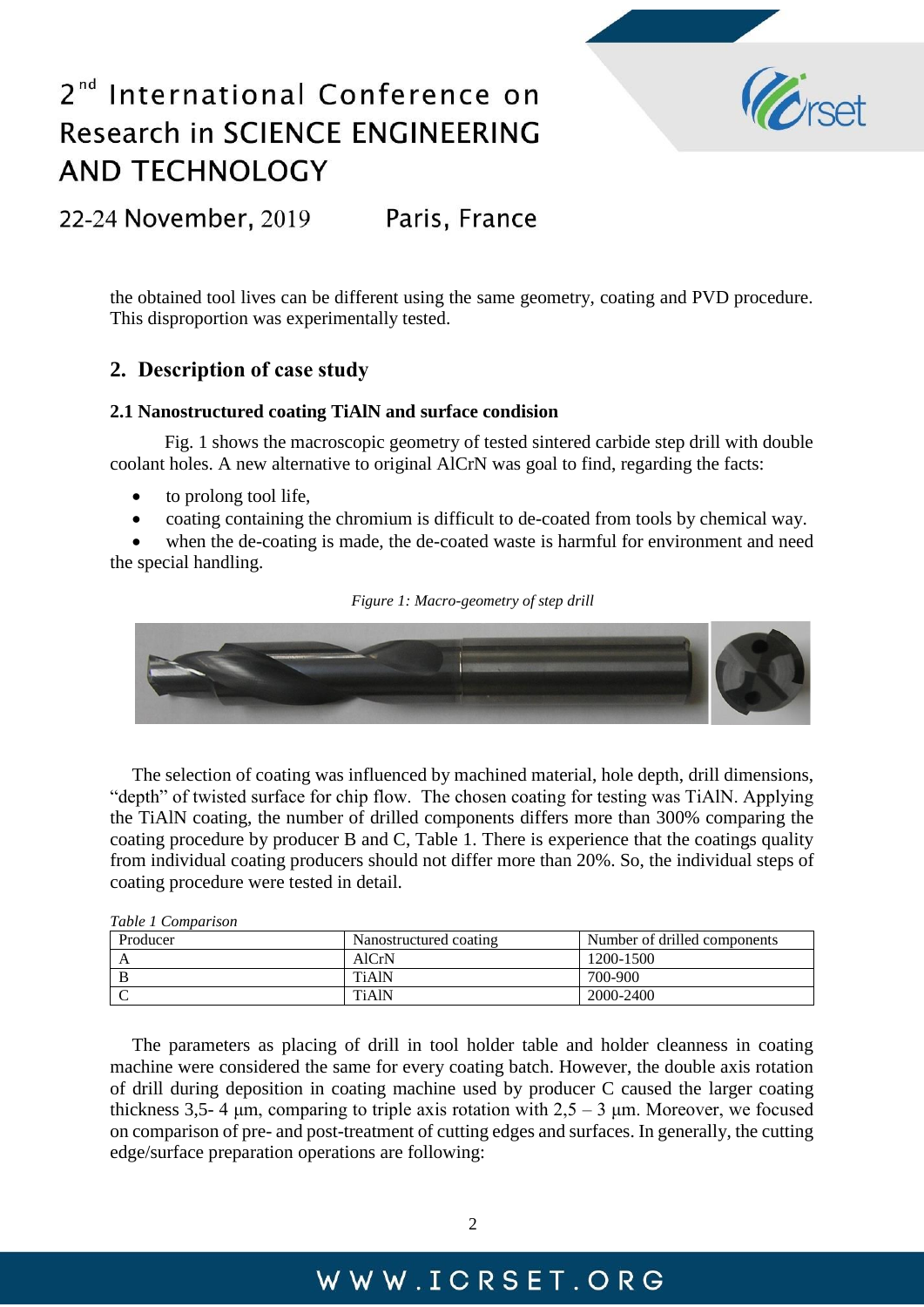

22-24 November, 2019 Paris, France

 Pre-treatment: brushing, drag finishing for edge rounding, ball blasting, micro blasting to reduce the internal stress, polishing, magnet finishing, laser treatment.

• Post-treatment: polishing to decrease of final coating friction coefficient

The sequences of individual operations and parameters of pre- and post- treatment were tested to extend tool life in terms of minimizing the time for extra treatment operations. In Fig. 2, the cutting edges and surfaces of drills from producer C are shown to compare surface condition in individual steps. The following operations were made:

• the drill entered the coating section after sharpening by grinding, and the cutting edges and surfaces are of certain condition typical for grinding operation (Belán & Michalík, 2012; Vojtko et al., 2014),

• In Fig. 2, the cutting edges and drill surfaces were treated by drag finishing to deburr and round the cutting edge and to eliminate the roughness by polishing surfaces in special polishing abrasive media (OTEC); the parameters of that process were optimized as the cutting edges in step drills are at different drill diameters and thus their roundness is different after the drag finishing,

 After cleaning and decreasing, the process of PVD coating deposition in coating machine was made; in Fig. 3, the standard surface condition with coating is visible,

• In Fig. 4, the surface condition after polishing by brush (high productivity); the higher quality of surface polishing can be achieved by ball blasting or polishing in fine abrasive media, however, the damage of integrity of coating at the cutting edge can appear.



*Figure 2. Surface condition after drag finishing*

*Figure 3. Surface condition after coating*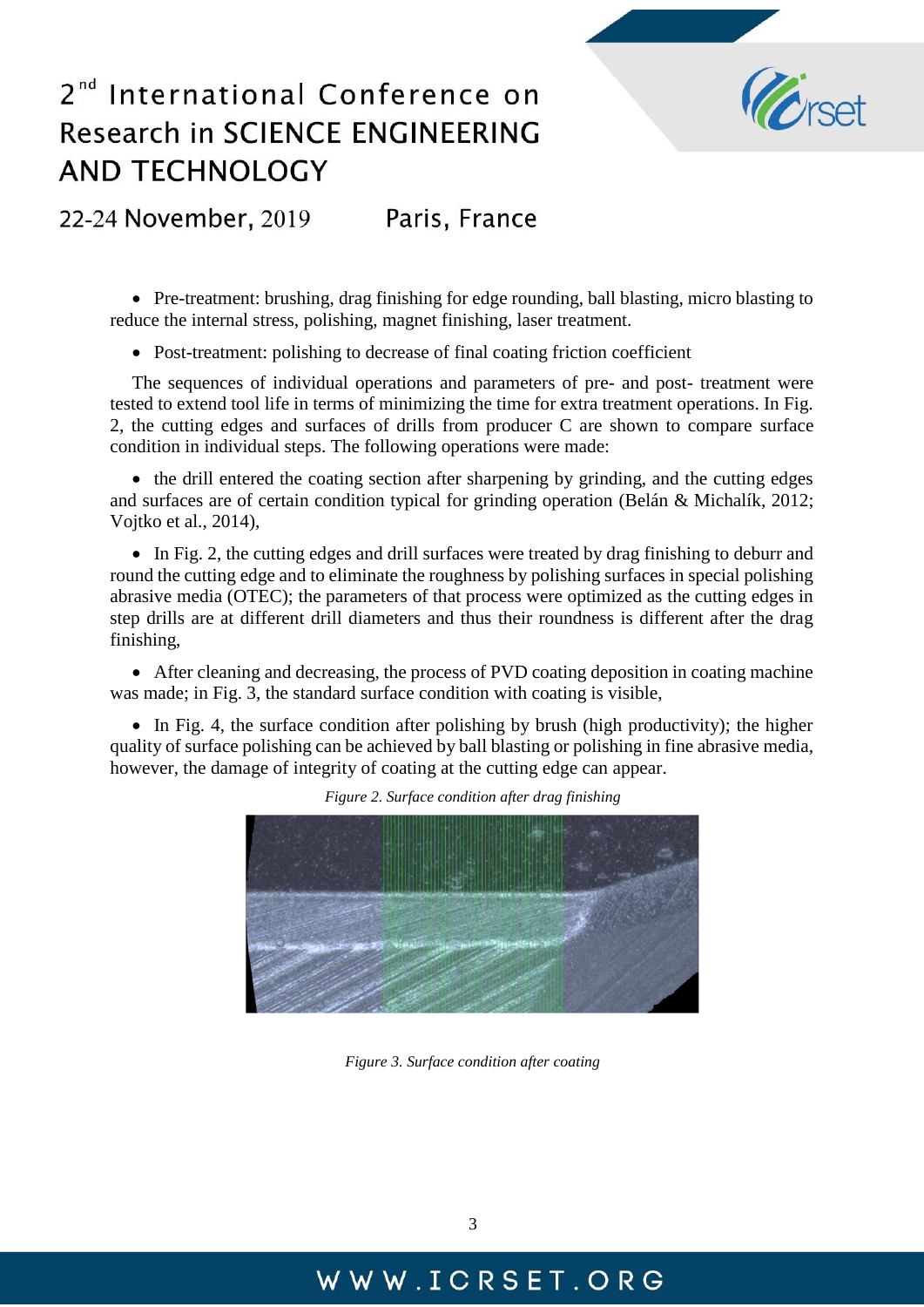

22-24 November, 2019 Paris, France



*Figure 4. Surface condition post-coating polishing*



#### **3. Nanocomposite structured TiAlSiN**

Using the mentioned nanostructured TiAlN coating with mentioned pre- and post- treatment was not sufficient for deep hole drilling, i.e. depth of drilling is more as 8-times larger than drill diameter. The drill is subjected to high temperature while the deep drilling. The composite structured coating TiAlSiN was applied as the coating chemical composition involves silicium Si that improve thermal stability and heat resistance. The coatings containing non-metalic elements are called the composite coatings. When depositing nanocomposites, the hard nanocrystaline grains TiAlN become embedded in amorphous  $Si<sub>3</sub>N<sub>4</sub>$  matrix. Two phases are not mixed completely and the nanocomposite structure is developed. Fig. 5 presents schematically nanocomposite structure. The addition of Si changes the microstructure from "columnar" to "isotropic".

*Figure 5. TiAlN – columnar nanostructure (left), TiAlSiN – "isotropic" nanocomposite structure*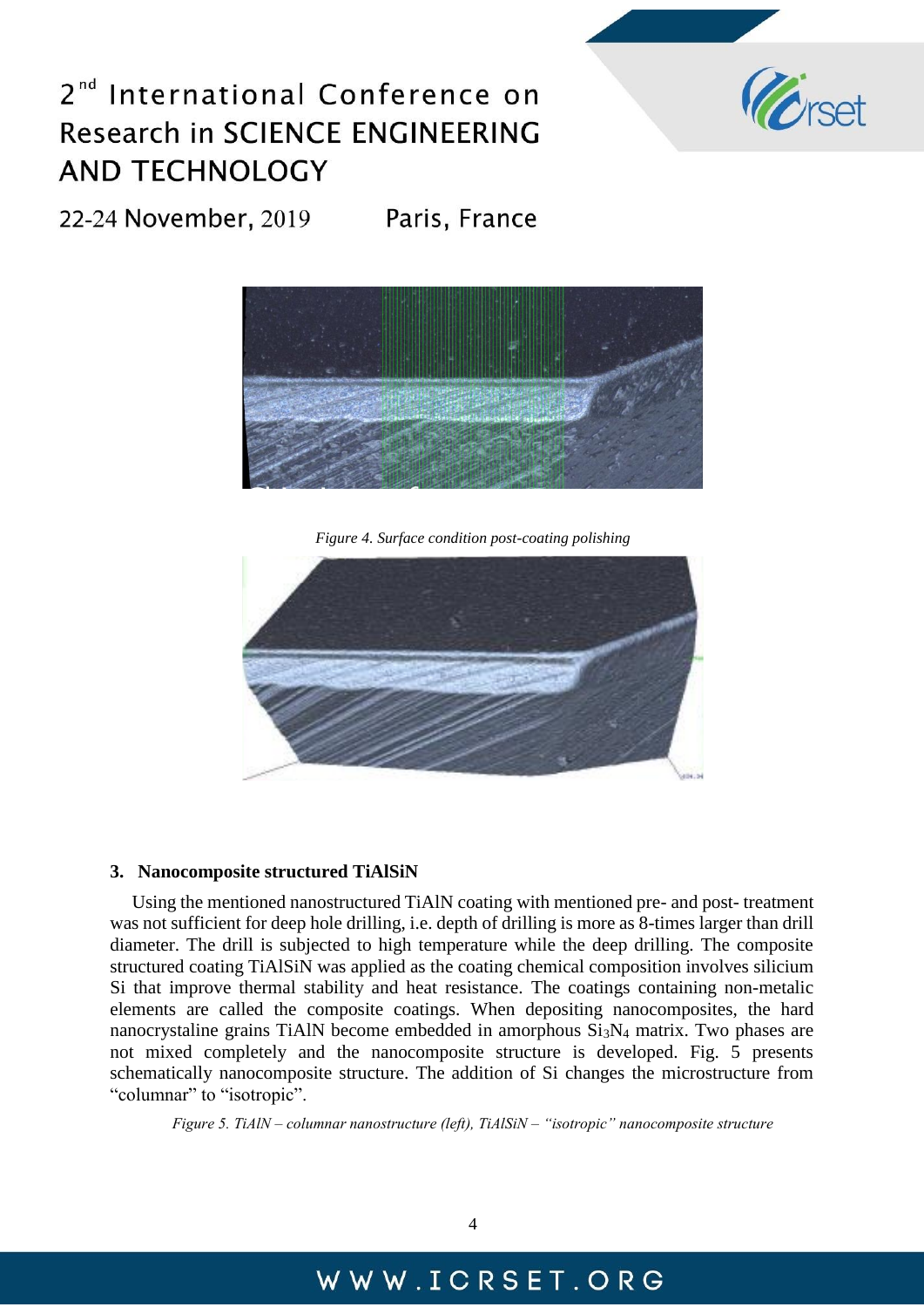### International Conference on  $2<sup>nd</sup>$ Research in SCIENCE ENGINEERING **AND TECHNOLOGY**



22-24 November, 2019 Paris, France



#### **4. Discussion and conclusions**

Many parameters influence the tool life and performance. In generally, the typical parameters of cutting tools are geometry and material both the substrate and the coating. That parameters can be recognized as macroscopic. Moreover, the macroscopic parameters are not a sufficient condition for required tool performance and tool life. Other important parameters are sharpening quality and its accuracy.





The case study showed effect of pre- and post- treatment (reconditioning), coating thickness and effect of the structure and chemical composition resulting in different material arrangement. Different coating thickness is caused by either double or triple rotation of tool holder.

In Fig. 6, the tool life of original AlCrN coating was approximately 1350 drilled components.

The TiAlN coating, surface condition A, was made by other producer. The source of the drill failure was too sharp (low roundness) cutting edge resulting in the coating peel-off on cutting edge and its rapid damage (tool life 800 drilled components).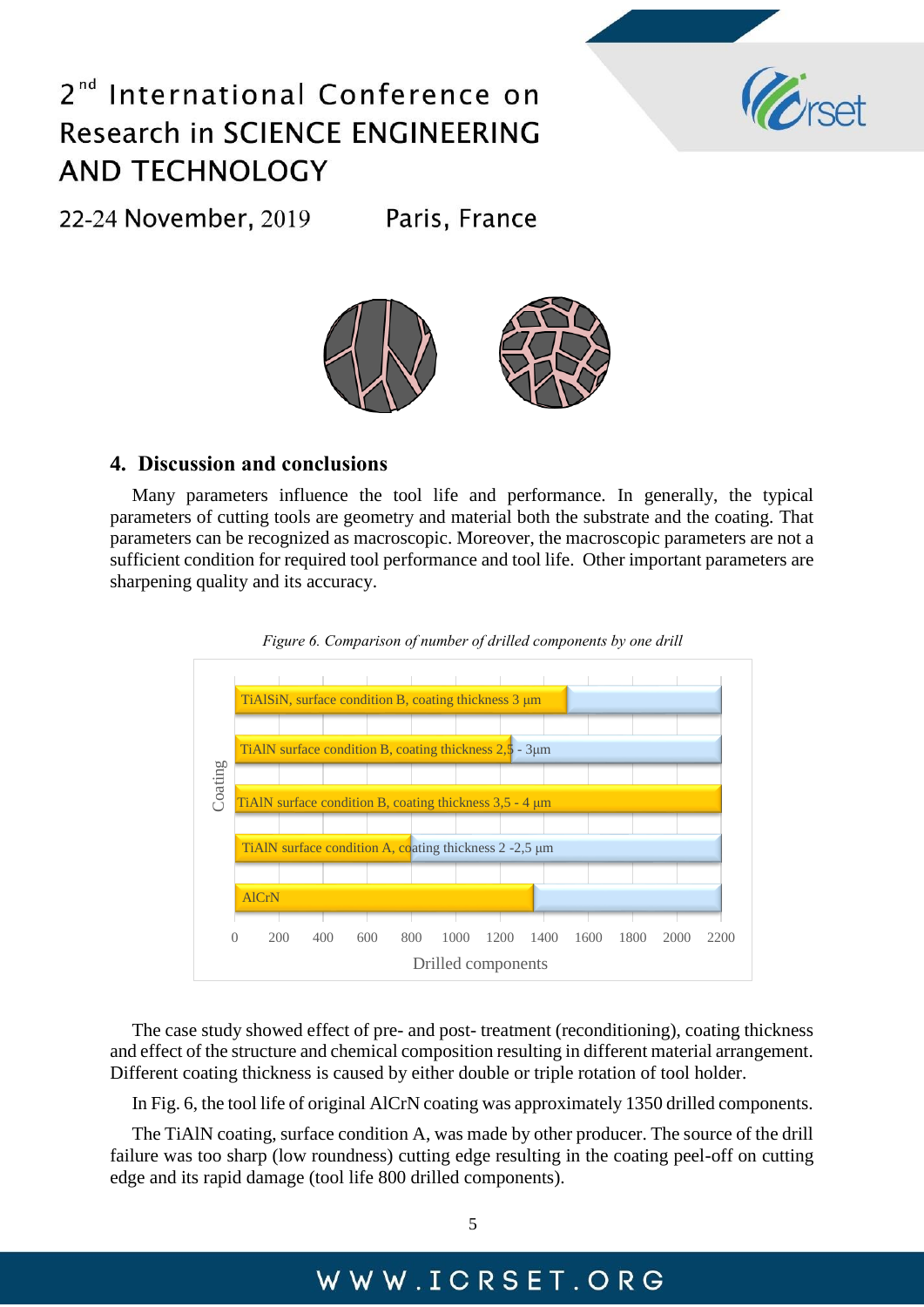

22-24 November, 2019 Paris, France

The surface condition B and thickness of coating TiAlN 3,5-4 μm provided the maximum number of drilled components by one drill (approximately 2200). The same pre- and posttreatment (surface condition B), but lower thickness of coating (2,5-3 μm) caused decrease of tool life up to 43% (1250 drilled components).

Only the drill surface conditions (TiAlN surface condition A and B, thickness 2,5 μm) due to treatment influenced the tool life up to 56%. Comparing TiAlN, surface condition B, thickness 3,5-4 μm, i.e. maximum tool life to original AlCrN coating the number of drilled components by one drill increased up to 63%.

Comparing TiAlSiN coating and TiAlN of same surface condition and thickness, the tool life is extended up to 20%, recall that drill with TiAlSiN coating is subjected to high temperature appearing in deep drilling. The presence of the heat resistance silicium is evident.

When the drill (cutting tool) is cutting, the coating behaves as micro-structural system. It come into interaction with machined material, cutting fluid and temperature under specified cutting conditions and many interactions and effects are examined, e.g.

- adhesion improved by pre-treatment,
- roundness of cutting edge,
- roughness of substrate surfaces,
- cutting edge roughness in longitudinal and transverse direction,
- grinded micro-geometry,
- subsurface stress state after grinding (sharpening),
- friction coefficient along with temperature, etc.

To create suitable micro-structural system providing the longest tool life, we need to find the suitable combination of many parameters obtained by various technological taking into account also the conditions of cutting.

The appropriate micro-structural system of coating should be effective in terms of economy of manufacturing process. Although the requirement on pre- and post- treatment slightly increase the price, time and difficulty for operators of coating procedure, it provides other indirect savings, such as savings on transport, de-coating and re-coating. Using the coatings TiAlN and TiAlSiN without chromium, the process become more ecologic by its elimination from process.